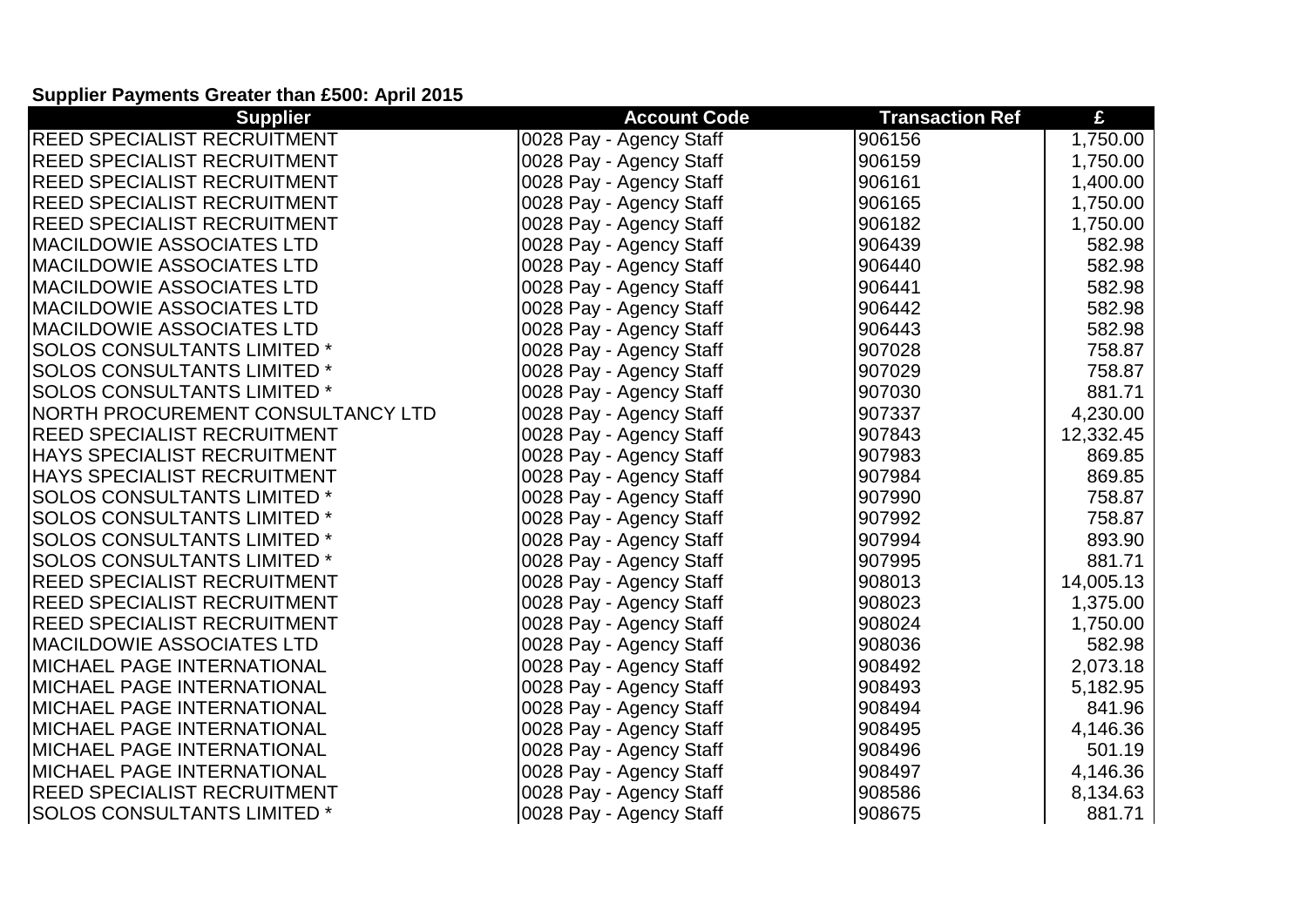| <b>SOLOS CONSULTANTS LIMITED *</b>                | 0028 Pay - Agency Staff             | 908677 | 615.30    |
|---------------------------------------------------|-------------------------------------|--------|-----------|
| <b>SOLOS CONSULTANTS LIMITED*</b>                 | 0028 Pay - Agency Staff             | 908678 | 651.19    |
| <b>VISTAGE INTERNATIONAL (UK) LTD</b>             | 0531 Lmd Training Fees              | 907856 | 1,275.00  |
| DENISE NATHAN CONSULTANCY LTD                     | 0531 Lmd Training Fees              | 908637 | 3,980.00  |
| EDGE TRAINING AND CONSULTANCY LIMITED             | 0539 Training Fees                  | 907048 | 6,221.25  |
| <b>MICHELIN TRAINING &amp; INFORMATION CENTRE</b> | 0539 Training Fees                  | 907310 | 1,200.00  |
| <b>COLLEGE OF POLICING LTD</b>                    | 0539 Training Fees                  | 907409 | 779.00    |
| <b>COLLEGE OF POLICING LTD</b>                    | 0539 Training Fees                  | 908632 | 1,050.00  |
| <b>TRENT VALLEY TRAINING</b>                      | 0539 Training Fees                  | 908972 | 1,070.00  |
| TRAINING IN ELECTRICAL LTD                        | 0539 Training Fees                  | 909082 | 1,180.00  |
| <b>NCC PENSION FUND</b>                           | 0585 Pension Strain                 | 907061 | 86,021.32 |
| <b>NCC PENSION FUND</b>                           | 0585 Pension Strain                 | 908207 | 37,488.32 |
| <b>FWP MECHANICAL LTD</b>                         | 1056 Fabric Reactive Non-Structural | 909149 | 643.00    |
| <b>FWP MECHANICAL LTD</b>                         | 1061 Fabric Minor Works External    | 907779 | 660.22    |
| <b>FWP MECHANICAL LTD</b>                         | 1065 Engineering Planned Mechanical | 907438 | 2,256.71  |
| MANSFIELD REFRIGERATION & AIR COND CO LTD         | 1065 Engineering Planned Mechanical | 907598 | 531.00    |
| MANSFIELD REFRIGERATION & AIR COND CO LTD         | 1065 Engineering Planned Mechanical | 907782 | 1,186.00  |
| MANSFIELD REFRIGERATION & AIR COND CO LTD         | 1065 Engineering Planned Mechanical | 907996 | 1,001.00  |
| <b>T&amp;S PLUMBING &amp; HEATING LTD</b>         | 1065 Engineering Planned Mechanical | 909057 | 6,890.00  |
| <b>FDS LTD</b>                                    | 1066 Engineering Planned Electrical | 907449 | 935.00    |
| TOTAL INTEGRATED SOLUTIONS LTD                    | 1066 Engineering Planned Electrical | 907788 | 2,063.00  |
| TOTAL INTEGRATED SOLUTIONS LTD                    | 1066 Engineering Planned Electrical | 907789 | 3,766.00  |
| <b>TOTAL INTEGRATED SOLUTIONS LTD</b>             | 1066 Engineering Planned Electrical | 907790 | 2,063.00  |
| TOTAL INTEGRATED SOLUTIONS LTD                    | 1066 Engineering Planned Electrical | 908940 | 3,564.00  |
| <b>FIRE SAFETY SERVICES</b>                       | 1067 Engineering Planned Fire       | 907474 | 700.00    |
| MANSFIELD REFRIGERATION & AIR COND CO LTD         | 1070 Engine'Ing Reactive Mechanical | 907603 | 3,288.00  |
| MANSFIELD REFRIGERATION & AIR COND CO LTD         | 1070 Engine'Ing Reactive Mechanical | 907769 | 556.00    |
| NOTTS & CITY OF NOTTM FIRE BRIGADE *              | 1070 Engine'Ing Reactive Mechanical | 907829 | 2,390.21  |
| <b>VITAL EFFICIENCI LTD</b>                       | 1071 Engine'Ing Reactive Electrical | 907032 | 735.00    |
| SLATER ELECTRICAL SERVICES LTD                    | 1071 Engine'Ing Reactive Electrical | 907427 | 935.85    |
| SLATER ELECTRICAL SERVICES LTD                    | 1071 Engine'Ing Reactive Electrical | 907611 | 1,293.11  |
| <b>SLATER ELECTRICAL SERVICES LTD</b>             | 1071 Engine'Ing Reactive Electrical | 907612 | 3,027.88  |
| MANSFIELD REFRIGERATION & AIR COND CO LTD         | 1071 Engine'Ing Reactive Electrical | 907775 | 1,967.00  |
| <b>MIVEN LTD</b>                                  | 1105 Energy - Electricity           | 900798 | 1,300.00  |
| <b>BRITISH GAS BUSINESS (CAMBERLEY)</b>           | 1105 Energy - Electricity           | 907881 | 4,200.70  |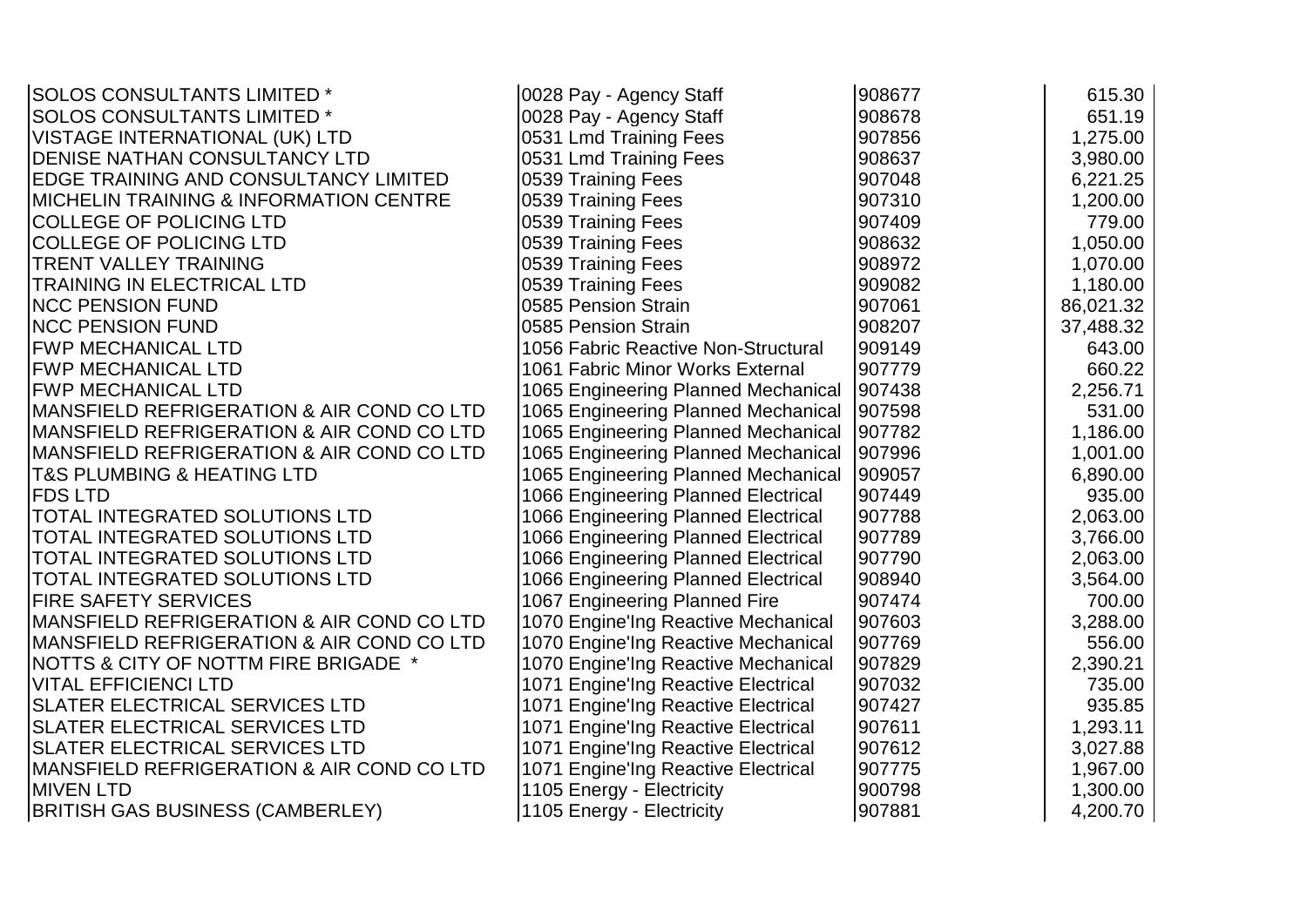| EASY MOVE PROPERTY MANAGEMENT & LETTINGS * 1105 Energy - Electricity |                                     | 907965 | 560.65    |
|----------------------------------------------------------------------|-------------------------------------|--------|-----------|
| <b>BRITISH GAS BUSINESS (CAMBERLEY)</b>                              | 1105 Energy - Electricity           | 908026 | 28,686.79 |
| <b>IEDF ENERGY</b>                                                   | 1105 Energy - Electricity           | 908090 | 27,393.75 |
| <b>MIVEN LTD</b>                                                     | 1106 Energy - Gas                   | 900798 | 1,300.00  |
| <b>CPL DISTRIBUTION LTD</b>                                          | 1108 Energy - Other                 | 907309 | 876.74    |
| ENVIROENERGY (NOTTINGHAM) LTD                                        | 1108 Energy - Other                 | 908579 | 5,440.25  |
| <b>PACE FUELCARE LTD</b>                                             | 1109 Energy - Oil                   | 907793 | 926.94    |
| <b>PACE FUELCARE LTD</b>                                             | 1109 Energy - Oil                   | 907794 | 926.94    |
| <b>ARROW COUNTY SUPPLIES</b>                                         | 1140 Cleaning - Materials           | 907323 | 723.58    |
| <b>ARROW COUNTY SUPPLIES</b>                                         | 1140 Cleaning - Materials           | 908618 | 653.04    |
| MITIE CLEANING & ENVIRONMENTAL SERVICES LTD                          | 1145 Cleaning - Contract Interior   | 904257 | 49,621.73 |
| <b>SHRED-IT</b>                                                      | 1175 Waste - Confidential           | 908035 | 11,546.50 |
| <b>PHS GROUP PLC</b>                                                 | 1176 Waste - Other                  | 908015 | 2,178.99  |
| <b>IMIVEN LTD</b>                                                    | <b>1306 Rents</b>                   | 900798 | 85,764.85 |
| <b>BANKS LONG &amp; CO</b>                                           | <b>1306 Rents</b>                   | 906974 | 979.30    |
| PERFORMING RIGHTS SOCIETY LTD                                        | 1306 Rents                          | 907049 | 3,298.32  |
| <b>BOLSOVER PROPERTIES LTD</b>                                       | 1306 Rents                          | 907054 | 750.00    |
| PHONOGRAPHIC PERFORMANCE LTD                                         | <b>1306 Rents</b>                   | 907324 | 3,456.30  |
| <b>BE EVENT HIRE</b>                                                 | <b>1306 Rents</b>                   | 907325 | 693.50    |
| <b>SOUTHWELL TOWN COUNCIL</b>                                        | <b>1306 Rents</b>                   | 907342 | 2,312.50  |
| <b>SOUTH FOREST</b>                                                  | 1306 Rents                          | 907344 | 850.00    |
| <b>CAPITA SYMONDS LTD</b>                                            | <b>1306 Rents</b>                   | 907797 | 846.28    |
| <b>ASHFIELD DISTRICT COUNCIL</b>                                     | <b>1306 Rents</b>                   | 907810 | 2,118.75  |
| <b>BOLSOVER PROPERTIES LTD</b>                                       | 1306 Rents                          | 907822 | 12,125.00 |
| <b>BOLSOVER PROPERTIES LTD</b>                                       | <b>1306 Rents</b>                   | 907823 | 1,887.50  |
| <b>BROXTOWE BOROUGH COUNCIL</b>                                      | <b>1306 Rents</b>                   | 907825 | 5,847.75  |
| <b>GEDLING BOROUGH COUNCIL</b>                                       | <b>1306 Rents</b>                   | 907838 | 5,000.00  |
| <b>BINGHAM TOWN COUNCIL</b>                                          | 1306 Rents                          | 907943 | 2,491.00  |
| <b>BEECHMAST LTD</b>                                                 | <b>1306 Rents</b>                   | 908078 | 560.00    |
| <b>CAPITA SYMONDS LTD</b>                                            | <b>1306 Rents</b>                   | 909141 | 53,950.00 |
| NOTTS POLICE FEDERATION FUND                                         | 1307 Hire Of Accommodation/Portakab | 907816 | 1,000.00  |
| <b>NOTTINGHAM PARK ESTATE</b>                                        | 1310 Car Park Spaces Rent           | 907338 | 1,750.00  |
| SHAKESPEARE STREET INVESTMENT CO LTD                                 | 1310 Car Park Spaces Rent           | 907798 | 806.45    |
| <b>BANKS LONG &amp; CO</b>                                           | 1406 Service Charge                 | 906974 | 504.00    |
| <b>IMISTERTON PARISH COUNCIL</b>                                     | 1406 Service Charge                 | 908205 | 702.38    |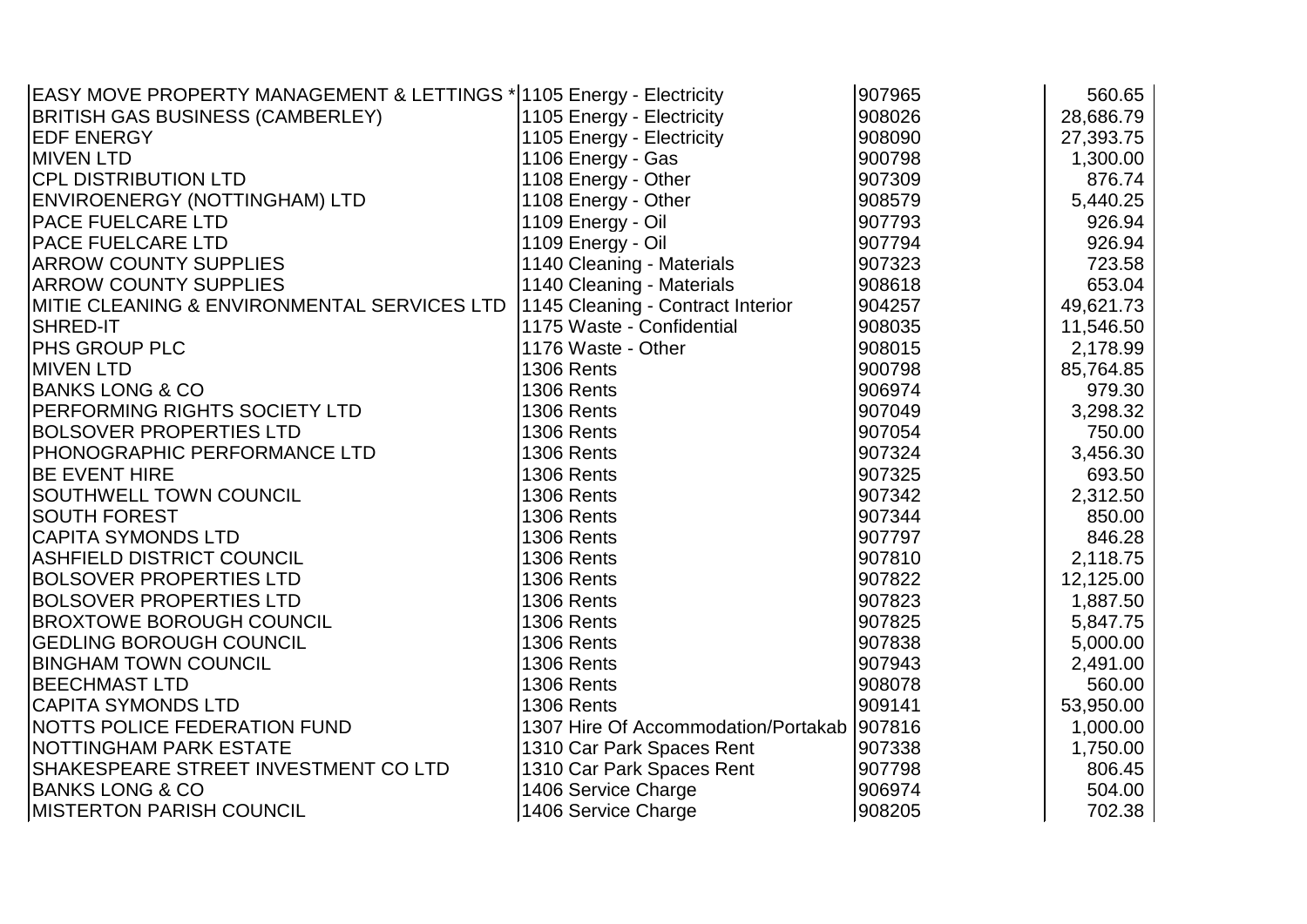| <b>MIVEN LTD</b>                    | 1501 Water - Charges         | 900798 | 1,300.00   |
|-------------------------------------|------------------------------|--------|------------|
| PJ & RHS LTD *                      | 2003 Airwave - Repairs       | 907025 | 909.95     |
| <b>KELWAY UK LTD</b>                | 2006 Ins Call Off Contract   | 907487 | 624.60     |
| <b>MACOI LIMITED</b>                | 2011 Furniture               | 908660 | 2,279.76   |
| <b>MACHINE MART LTD</b>             | 2027 New Equipment           | 899762 | 1,602.33   |
| <b>LBA INTERNATIONAL LTD</b>        | 2027 New Equipment           | 905818 | 1,372.00   |
| ALERE TOXICOLOGY PLC                | 2027 New Equipment           | 907351 | 3,530.00   |
| <b>JNE SECURITY LTD</b>             | 2028 Consumable Equipment    | 907014 | 6,981.15   |
| <b>JNE SECURITY LTD</b>             | 2028 Consumable Equipment    | 907331 | 5,807.00   |
| <b>JNE SECURITY LTD</b>             | 2028 Consumable Equipment    | 907480 | 591.25     |
| <b>PMD MAGNETICS</b>                | 2028 Consumable Equipment    | 907506 | 1,090.00   |
| <b>PMD MAGNETICS</b>                | 2028 Consumable Equipment    | 907507 | 5,890.00   |
| <b>UNIPAR SERVICES</b>              | 2028 Consumable Equipment    | 907609 | 2,170.00   |
| <b>JNE SECURITY LTD</b>             | 2028 Consumable Equipment    | 908655 | 7,498.55   |
| TACTICAL SAFETY RESPONSES LTD (TSR) | 2035 Weapons & Ammunition    | 907346 | 1,150.00   |
| <b>VODAFONE CORPORATE</b>           | 2045 Phone Bill Recharges    | 906444 | 3,437.27   |
| TELEFONICA O2 (UK) LTD              | 2045 Phone Bill Recharges    | 906482 | 750.09     |
| <b>TELEFONICA O2 (UK) LTD</b>       | 2045 Phone Bill Recharges    | 906484 | 2,702.77   |
| <b>VODAFONE CORPORATE</b>           | 2045 Phone Bill Recharges    | 907872 | 31,010.80  |
| <b>VODAFONE CORPORATE</b>           | 2045 Phone Bill Recharges    | 907873 | 1,095.56   |
| <b>VODAFONE CORPORATE</b>           | 2045 Phone Bill Recharges    | 907874 | 1,221.75   |
| TELEPHONE TECHNOLOGY LTD            | 2051 Mobile Phones           | 908971 | 1,951.44   |
| HOME OFFICE SHARED SERVICES CENTRE  | 2052 Spoc Charges            | 906638 | 78,729.77  |
| BT GROUP ENGINEERING SERVICES       | 2052 Spoc Charges            | 906970 | 500.00     |
| PAYPOINT NETWORK LIMITED            | 2052 Spoc Charges            | 908017 | 950.00     |
| <b>EPAY LTD</b>                     | 2052 Spoc Charges            | 908021 | 510.00     |
| <b>EPAY LTD</b>                     | 2052 Spoc Charges            | 908502 | 915.00     |
| <b>VODAFONE LTD (CIS)</b>           | 2053 Police National Network | 908454 | 3,575.60   |
| <b>VIRGIN MEDIA BUSINESS *</b>      | 2057 Network Lines - Rental  | 907411 | 8,391.51   |
| <b>VIRGIN MEDIA BUSINESS *</b>      | 2057 Network Lines - Rental  | 907620 | 102,760.07 |
| <b>VIRGIN MEDIA BUSINESS *</b>      | 2057 Network Lines - Rental  | 907787 | 1,841.72   |
| <b>TELLEMACHUS LTD</b>              | 2057 Network Lines - Rental  | 908500 | 514.00     |
| <b>TELLEMACHUS LTD</b>              | 2057 Network Lines - Rental  | 908501 | 514.00     |
| <b>VODAFONE LTD (CIS)</b>           | 2057 Network Lines - Rental  | 908945 | 715.77     |
| <b>VIRGIN MEDIA BUSINESS *</b>      | 2060 Telephone Call Charges  | 907411 | 9,928.84   |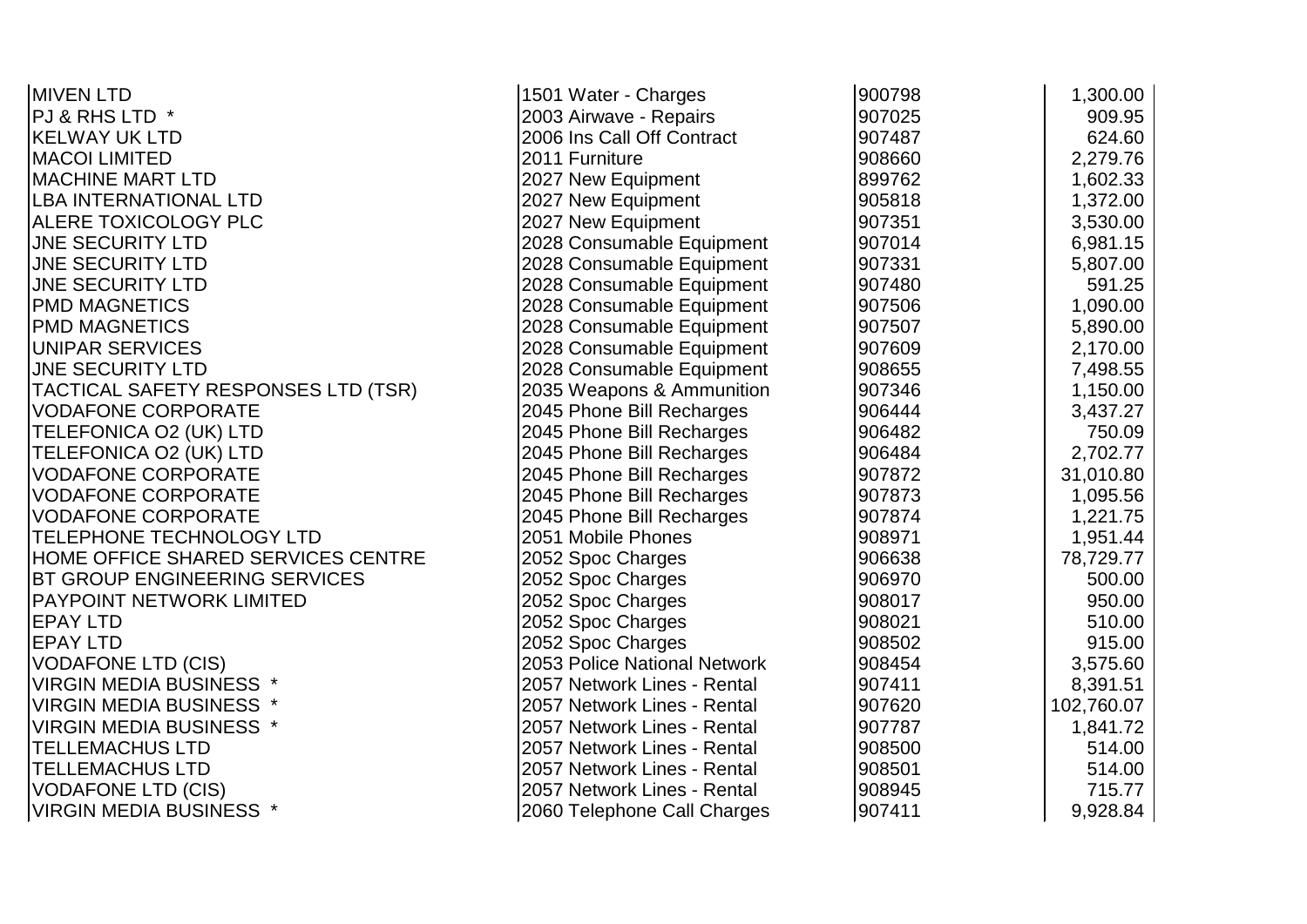| <b>INETCALL TELECOM LTD</b>                | 2061 Network Line Support           | 907039 | 3,024.00   |
|--------------------------------------------|-------------------------------------|--------|------------|
| <b>UNIPAR SERVICES</b>                     | 2071 Equipment Repairs              | 907343 | 771.00     |
| <b>PMD MAGNETICS</b>                       | 2121 Tape Recording Equip           | 908664 | 1,045.00   |
| <b>PMD MAGNETICS</b>                       | 2121 Tape Recording Equip           | 908667 | 5,100.00   |
| CAPITA SECURE INFORMATION SOLUTIONS LTD    | 2140 Systems - Demand Management    | 907957 | 113,972.00 |
| <b>NCC SERVICES LTD</b>                    | 2145 Systems - F.I.D.               | 908093 | 750.00     |
| <b>ABM UK LTD</b>                          | 2146 Other Systems Licenses         | 905027 | 4,992.25   |
| NORTHGATE INFORMATION SOLUTIONS UK LTD     | 2146 Other Systems Licenses         | 907040 | 6,000.00   |
| <b>SBL LTD</b>                             | 2146 Other Systems Licenses         | 907515 | 124,225.50 |
| <b>IMPRIVATA INC</b>                       | 2146 Other Systems Licenses         | 907898 | 26,000.00  |
| <b>COMPAREX UK LTD</b>                     | 2146 Other Systems Licenses         | 908061 | 65,676.96  |
| <b>INPHASE LTD</b>                         | 2146 Other Systems Licenses         | 909078 | 3,726.00   |
| <b>ZENGENTI</b>                            | 2146 Other Systems Licenses         | 909143 | 6,774.00   |
| <b>ABM UK LTD</b>                          | 2149 Systems - F.C.D.               | 905027 | 207,082.84 |
| <b>CELLEBRITE UK LTD</b>                   | 2149 Systems - F.C.D.               | 907328 | 1,800.00   |
| <b>FORCE IT SOLUTIONS LTD</b>              | 2150 Systems - Criminal Justice     | 908217 | 3,850.00   |
| <b>CAPITA SRS RE UPLIFT FUND</b>           | 2152 Systems - Support Departments  | 902929 | 6,712.27   |
| CAPITA SECURE INFORMATION SOLUTIONS LTD    | 2152 Systems - Support Departments  | 903818 | 14,351.89  |
| CAPITA SECURE INFORMATION SOLUTIONS LTD    | 2152 Systems - Support Departments  | 903819 | 13,247.39  |
| <b>COONEEN AT WORK LIMITED</b>             | 2210 Uniform                        | 907845 | 20,705.91  |
| <b>COONEEN AT WORK LIMITED</b>             | 2210 Uniform                        | 907852 | 833.33     |
| <b>DERBYSHIRE PCC</b>                      | 2310 Legal Fees                     | 906382 | 565.00     |
| <b>DR RALPH SAMPSON</b>                    | 2317 Medical Injury Reviews         | 907835 | 3,340.00   |
| <b>DR ROGER DG MALCOMSON</b>               | 2319 Miscellaneous Medical Fees     | 907959 | 2,510.00   |
| UNIVERSITY OF LEICESTER                    | 2319 Miscellaneous Medical Fees     | 908599 | 2,510.00   |
| POLICE AND CRIME COMMISSIONER FOR CHESHIRE | 2321 Consultancy Fees               | 906185 | 10,740.25  |
| <b>ADVANCED BUSINESS SOLUTIONS</b>         | 2321 Consultancy Fees               | 907352 | 900.00     |
| <b>N&amp;R SERVICES</b>                    | 2321 Consultancy Fees               | 907499 | 500.00     |
| <b>PROACTIS GROUP LTD</b>                  | 2321 Consultancy Fees               | 907508 | 600.00     |
| <b>ORRELL ASSOCIATES LTD</b>               | 2321 Consultancy Fees               | 907901 | 869.25     |
| <b>ORRELL ASSOCIATES LTD</b>               | 2321 Consultancy Fees               | 907902 | 4,657.20   |
| SOUTHWELL DIOCESAN BOARD OF FINANCE        | 2333 Chaplain                       | 907333 | 2,000.00   |
| <b>PRIMETAKE LTD</b>                       | 2336 Support - Security & Equipment | 908663 | 958.07     |
| LIFTSHARE.COM LTD                          | 2347 Subscriptions                  | 901392 | 945.00     |
| THE METROPOLITAN POLICE SERVICE            | 2347 Subscriptions                  | 904682 | 20,572.00  |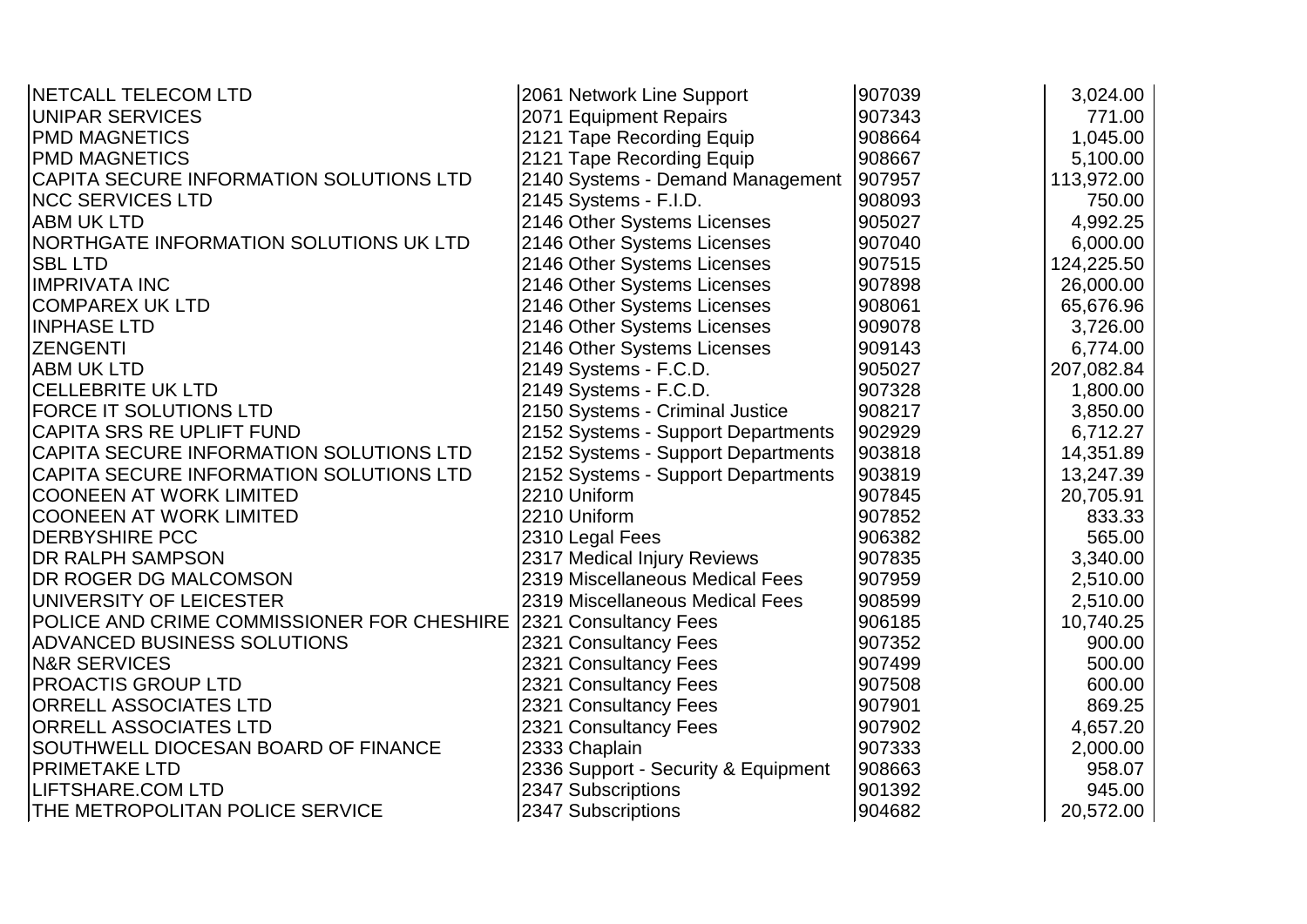| THE METROPOLITAN POLICE SERVICE            | 2347 Subscriptions                  | 904698 | 36,823.00  |
|--------------------------------------------|-------------------------------------|--------|------------|
| POLICE AUTHORITY TREASURERS SOCIETY        | 2347 Subscriptions                  | 909083 | 2,960.00   |
| <b>ORCHID CELLMARK LTD</b>                 | 2352 Dna Cj Sample                  | 906141 | 950.00     |
| <b>ORCHID CELLMARK LTD</b>                 | 2352 Dna Cj Sample                  | 906145 | 920.00     |
| <b>ORCHID CELLMARK LTD</b>                 | 2352 Dna Cj Sample                  | 906147 | 1,200.00   |
| <b>ORCHID CELLMARK LTD</b>                 | 2352 Dna Cj Sample                  | 906200 | 1,350.00   |
| <b>ORCHID CELLMARK LTD</b>                 | 2352 Dna Cj Sample                  | 906202 | 518.50     |
| <b>ORCHID CELLMARK LTD</b>                 | 2352 Dna Cj Sample                  | 906203 | 1,715.00   |
| <b>ORCHID CELLMARK LTD</b>                 | 2352 Dna Ci Sample                  | 907832 | 6,702.00   |
| <b>LGC LTD</b>                             | 2352 Dna Cj Sample                  | 908091 | 8,700.18   |
| <b>LGC LTD</b>                             | 2355 Forensic Science Charges       | 907871 | 9,905.74   |
| <b>IKEY FORENSIC SERVICES LTD</b>          | 2355 Forensic Science Charges       | 908030 | 1,069.96   |
| <b>IKEY FORENSIC SERVICES LTD</b>          | 2355 Forensic Science Charges       | 908031 | 7,309.69   |
| <b>KEY FORENSIC SERVICES LTD</b>           | 2355 Forensic Science Charges       | 908033 | 5,617.36   |
| <b>ENVIRONMENTAL SCIENTIFICS GROUP LTD</b> | 2355 Forensic Science Charges       | 908111 | 5,894.72   |
| <b>ALERE TOXICOLOGY PLC</b>                | 2376 Surgeon Reports/Statements     | 900893 | 1,435.00   |
| <b>ALERE TOXICOLOGY PLC</b>                | 2376 Surgeon Reports/Statements     | 900906 | 1,350.00   |
| <b>ALERE TOXICOLOGY PLC</b>                | 2376 Surgeon Reports/Statements     | 909095 | 1,000.00   |
| <b>G4S FORENSIC MEDICAL SERVICES LTD</b>   | 2378 Police Surgeon Fixed Fee       | 907839 | 104,470.50 |
| <b>ENTERPRISE RENT A CAR</b>               | 3006 Hire Of Vehicles               | 906423 | 1,454.20   |
| <b>ANGLO AMERICAN FILMING VEHICLES LTD</b> | 3006 Hire Of Vehicles               | 908470 | 6,691.13   |
| <b>ANGLO AMERICAN FILMING VEHICLES LTD</b> | 3006 Hire Of Vehicles               | 908471 | 940.00     |
| <b>ANGLO AMERICAN FILMING VEHICLES LTD</b> | 3006 Hire Of Vehicles               | 908474 | 711.45     |
| <b>ANGLO AMERICAN FILMING VEHICLES LTD</b> | 3006 Hire Of Vehicles               | 909147 | 1,539.68   |
| <b>ANGLO AMERICAN FILMING VEHICLES LTD</b> | 3006 Hire Of Vehicles               | 909148 | 733.87     |
| <b>CAPITA BUSINESS TRAVEL</b>              | 3020 Train Fares - General          | 907814 | 6,056.79   |
| <b>EMO OIL LTD</b>                         | 3205 Petrol Invoices To Be Recharge | 909100 | 14,076.00  |
| <b>POST OFFICE LTD</b>                     | 3220 Vehicle Licenses               | 907907 | 830.00     |
| <b>HALL FUELS</b>                          | 3230 Diesel Invoices To Be Recharge | 903335 | 13,888.50  |
| <b>HALL FUELS</b>                          | 3230 Diesel Invoices To Be Recharge | 906193 | 12,975.20  |
| <b>HALL FUELS</b>                          | 3230 Diesel Invoices To Be Recharge | 909016 | 16,608.69  |
| <b>HALL FUELS</b>                          | 3230 Diesel Invoices To Be Recharge | 909101 | 5,998.85   |
| <b>PRO-TECT SAFETY SIGNS</b>               | 3308 Vehicle Equipment Purchase     | 906162 | 5,336.95   |
| <b>HYUNDAI MOTOR UK LIMITED</b>            | 3310 Capital Vehicle Purchase       | 906025 | 12,042.00  |
| HYUNDAI MOTOR UK LIMITED                   | 3310 Capital Vehicle Purchase       | 906026 | 12,042.00  |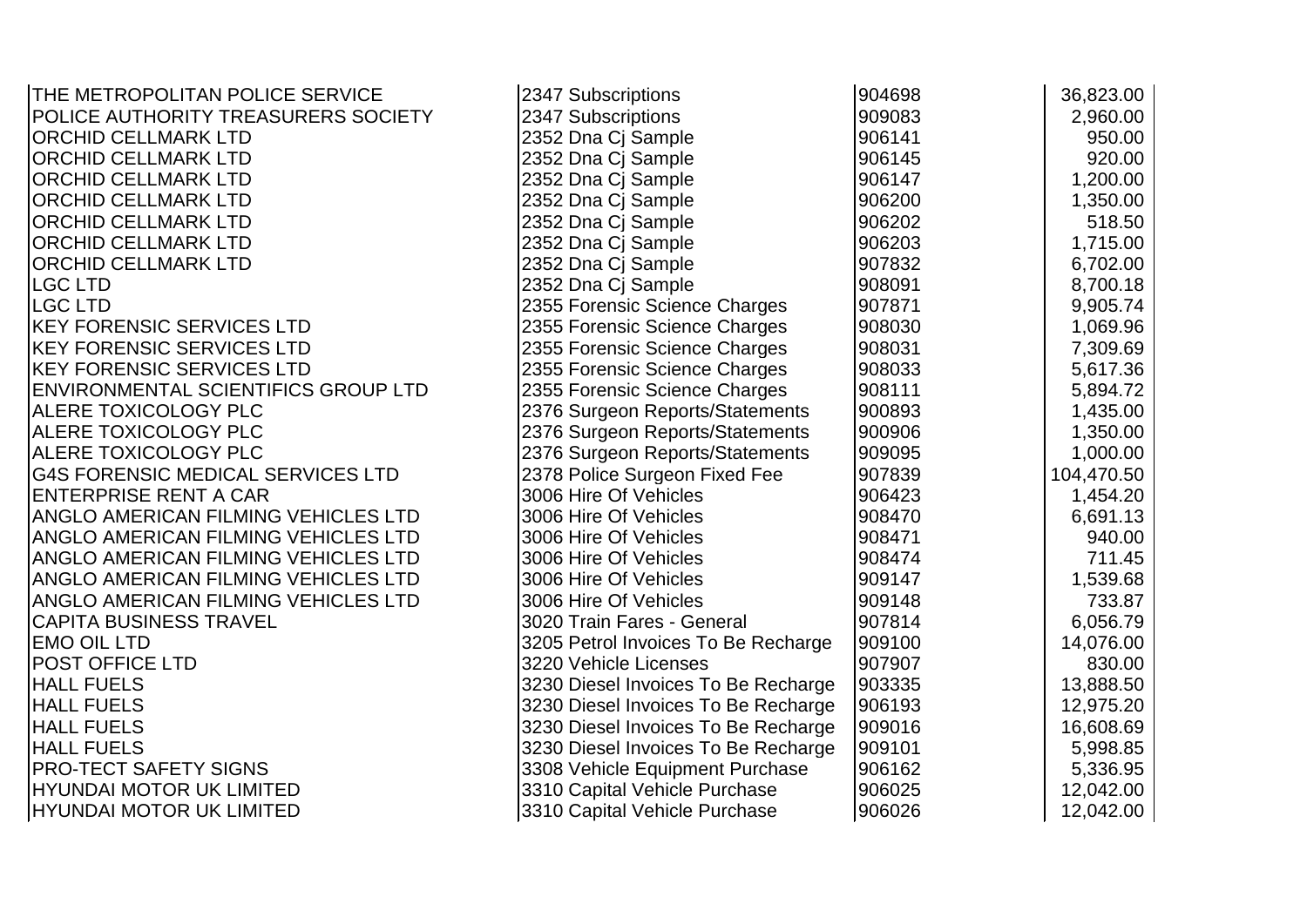| HYUNDAI MOTOR UK LIMITED            | 3310 Capital Vehicle Purchase       | 906027 | 12,042.00  |
|-------------------------------------|-------------------------------------|--------|------------|
| <b>ENTERPRISE RENT A CAR</b>        | 3415 Avoid/Accid Damage Force Veh   | 906422 | 603.99     |
| ANGLO AMERICAN FILMING VEHICLES LTD | 3415 Avoid/Accid Damage Force Veh   | 908060 | 778.80     |
| <b>NEWARK MARINA LTD</b>            | 3417 Routine Maint - Non Drive Slot | 909102 | 580.50     |
| <b>VENSON NOTTS LTD</b>             | 3525 Pence Per Mile Charge          | 907858 | 252,704.88 |
| <b>VENSON NOTTS LTD</b>             | 3525 Pence Per Mile Charge          | 907859 | 85,562.77  |
| <b>LYRECOUK</b>                     | 4006 Printing & Stationery          | 907019 | 844.09     |
| <b>LYRECOUK</b>                     | 4006 Printing & Stationery          | 907780 | 673.13     |
| <b>VERDANT MEDIA</b>                | <b>4020 Staff Recruitment Costs</b> | 907613 | 2,495.00   |
| <b>ROYAL MAIL GROUP LTD</b>         | 4026 Postage                        | 907842 | 2,407.95   |
| <b>ROYAL MAIL GROUP LTD</b>         | 4026 Postage                        | 908209 | 2,264.55   |
| <b>OXFORD UNIVERSITY PRESS</b>      | 4031 Dev Books/Publications Etc     | 907504 | 1,047.20   |
| THE FORGIVENESS PROJECT             | 4035 Publicity                      | 906996 | 5,000.00   |
| <b>BETTER TIMES LTD</b>             | 4035 Publicity                      | 908548 | 5,095.00   |
| <b>MACOI LIMITED</b>                | 4040 Health & Safety                | 907495 | 522.72     |
| <b>SSCL ACCOUNTS RECEIVABLE</b>     | 4040 Health & Safety                | 907799 | 1,264.80   |
| <b>MACOI LIMITED</b>                | 4040 Health & Safety                | 908659 | 1,438.28   |
| <b>WELTON CONSULTANTS</b>           | 4041 Investigative Searches         | 907947 | 1,000.00   |
| <b>SKYGUARD LIMITED</b>             | 4042 Victim And Witness Alarms      | 905308 | 12,900.00  |
| INATIONAL MONITORING                | 4042 Victim And Witness Alarms      | 907827 | 11,761.48  |
| <b>CAPITA BUSINESS TRAVEL</b>       | 4100 Hotel Accomm - General         | 907361 | 2,147.97   |
| <b>CAPITA BUSINESS TRAVEL</b>       | 4102 Hotel Accomm - Course          | 907361 | 617.52     |
| <b>LTT VENDING GROUP</b>            | 4105 Subsistence                    | 907493 | 734.76     |
| <b>NOTTINGHAMSHIRE POLICE</b>       | 4105 Subsistence                    | 909056 | 1,039.18   |
| THE METROPOLITAN POLICE SERVICE     | 4120 Conference Exps                | 905024 | 6,000.00   |
| <b>DEWVA</b>                        | 4120 Conference Exps                | 908932 | 960.00     |
| <b>CPOSA</b>                        | 4124 Acpo Legal Protection Insuranc | 907315 | 720.00     |
| <b>CPOSA</b>                        | 4124 Acpo Legal Protection Insuranc | 907316 | 720.00     |
| <b>CPOSA</b>                        | 4124 Acpo Legal Protection Insuranc | 907317 | 720.00     |
| <b>CPOSA</b>                        | 4124 Acpo Legal Protection Insuranc | 907318 | 720.00     |
| <b>CPOSA</b>                        | 4124 Acpo Legal Protection Insuranc | 909089 | 3,243.63   |
| <b>CPOSA</b>                        | 4124 Acpo Legal Protection Insuranc | 909090 | 3,243.63   |
| <b>CPOSA</b>                        | 4124 Acpo Legal Protection Insuranc | 909091 | 3,243.63   |
| <b>CPOSA</b>                        | 4124 Acpo Legal Protection Insuranc | 909092 | 3,243.63   |
| <b>AJ GALLAGHER</b>                 | 4205 Property Damage Insurance      | 909153 | 35,265.14  |